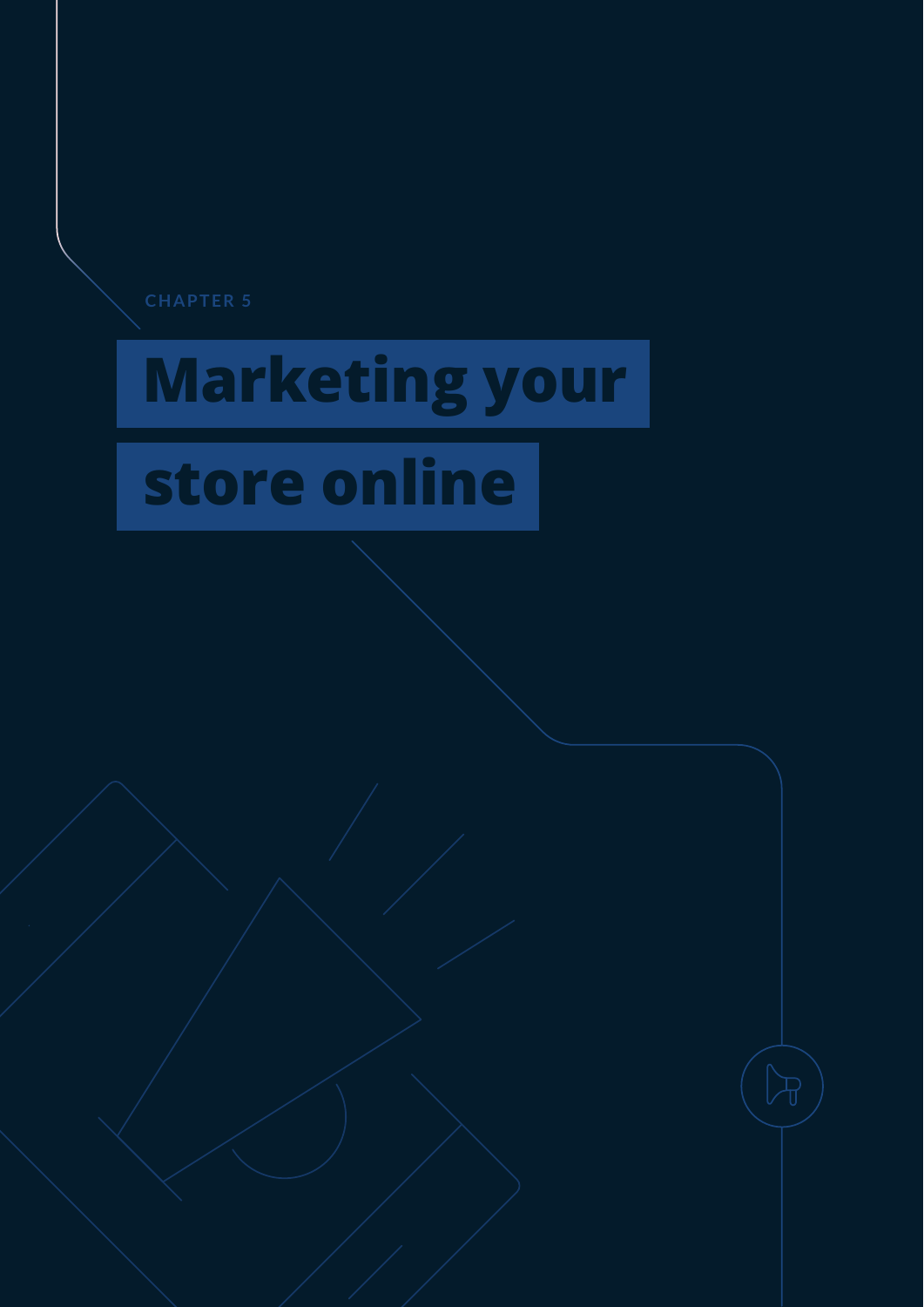## <span id="page-1-0"></span>**Contents**

## **Marketing your store online**

| Introduction                       |         |
|------------------------------------|---------|
| Track and monitor analytics        | 3       |
| Use social media to your advantage | 4       |
| Create and share the right content | 5       |
| Keep SEO top of mind               | Б       |
| Find out more about going online   | $10 \,$ |
| About PayFast                      | 10      |

## **Introduction**

The PayFast Guide to Going Online is a comprehensive ebook to help aspiring entrepreneurs such as yourself turn your hobby into a successful online business.

In this fifth chapter of the guide, we offer expert marketing tips on how to get your online store's name out there to attract business. This includes advice on how to create SEO optimised website content to attract organic website visitors, how to effectively incorporate social media into your digital marketing strategy and more.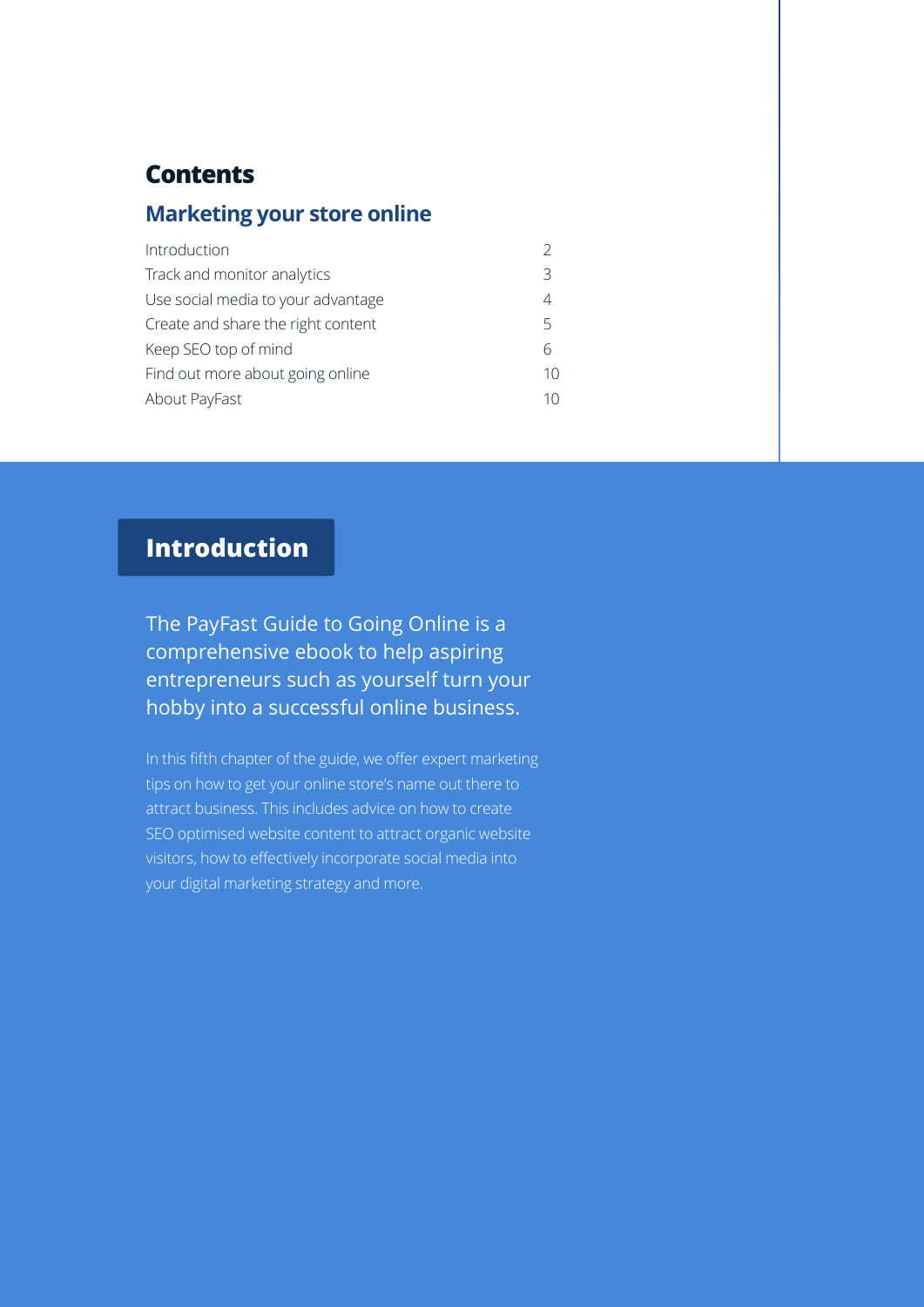<span id="page-2-0"></span>

## STORE ONLINE

Once your online store is up and running it's time to get your name out there to attract business.

## **PayFast's Digital Marketing Manager's pro tip for staying on brand**

"Once you reach this stage of marketing your online store you should already know your brand inside out. Create a document outlining your brand promise, your brand essence and your tone to make sure your marketing efforts will always be consistent in reflecting your brand, as well as connect with your audience."

**Outline your brand promise, your brand essence and your tone to make sure your marketing efforts will always be consistent**

## **Track and monitor analytics**

Constantly monitor page views, user behaviour and conversions on your website by using tools like Google Analytics, which will give you insights into what you can do to tweak copy, images or navigation to improve the shopper's experience and to attract new visitors. Social platforms also have their own analytics tools that can help you gather more information on your audience, which will further help you to optimise your content, website and ads.

Not sure what you want to track and measure? Think of your business goals and start from there. If you want to make sales, then tracking sales would be your main goal. If you want to collect leads, then collecting leads will be your goal. If you want to grow your brand's share of voice then impressions, social media engagement and reach would be your goal. If sales or leads are your goal, always be sure to include a level of brand awareness in your strategy so that your brand is continuously being shown to new people, without trying to sell anything to them.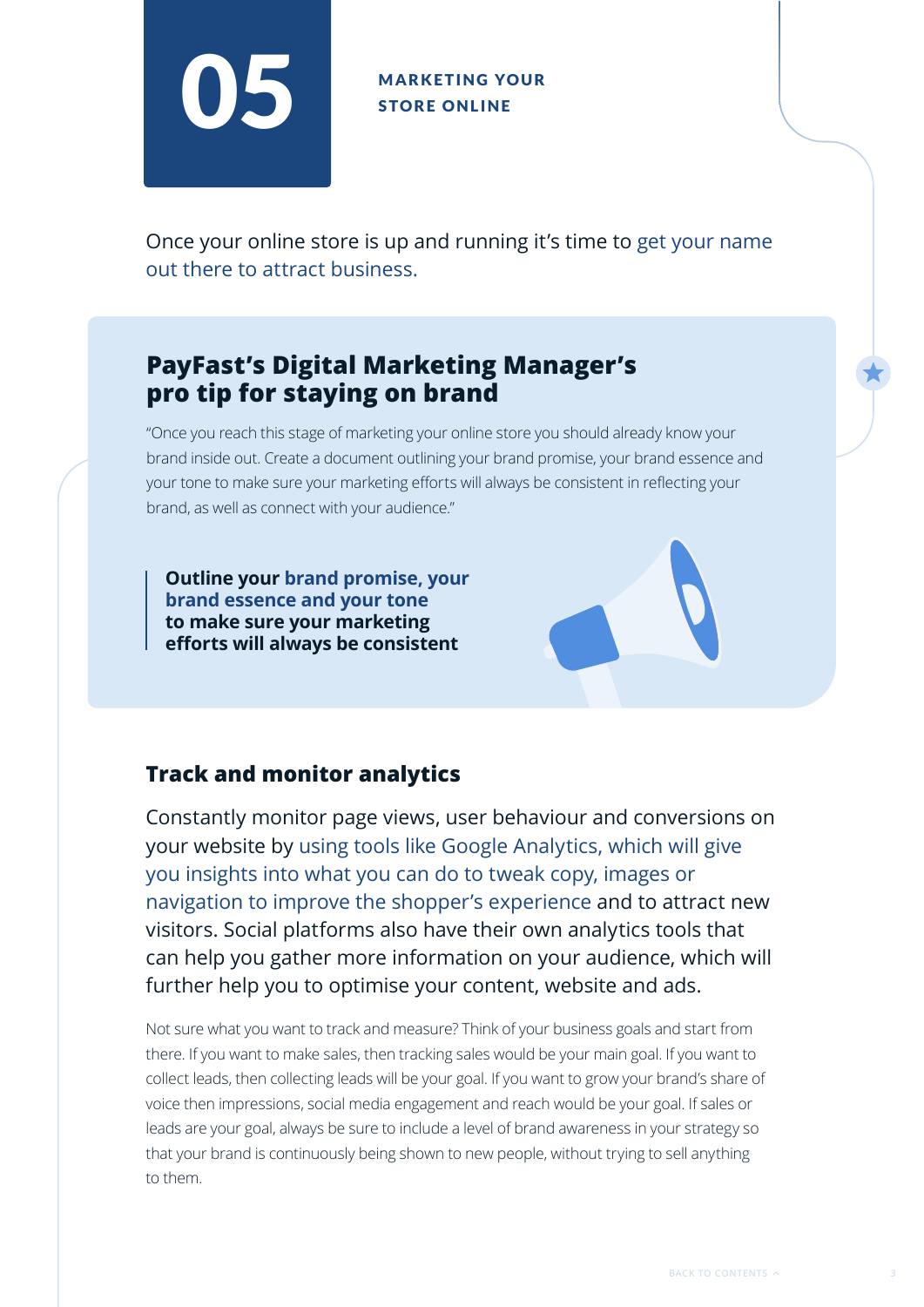#### **Use social media to your advantage**

Register business accounts on the relevant social media platforms, such as Facebook, Instagram, LinkedIn, TikTok and Twitter as well as Google so that you can promote your products, engage with your community and get product and service reviews - these go a long way in building trust amongst your intended customer base.

Contacting people who leave good reviews to get a testimonial that you can use in your content plan is also a good way to build trust with your audience. These can then be used in your ads as well, to help build trust with your target market. You can also list your products on marketplaces and engage with potential customers in relevant Facebook and LinkedIn groups, forums or Twitter trends.

Paid services are another way to attract traffic to your website such as Google Ads and paid ads on Facebook, Twitter, LinkedIn, Instagram, YouTube and Tiktok. Here it's important to make sure you have worked out a budget for yourself that is based on what you can afford, and aligns with your business goals. Sometimes you need to make a small loss on advertising spend to find out what works - will that be your approach, are you able to do this? Otherwise set up a budget for yourself and stick to it, you can control daily spends and sometimes lifetime spend on the platforms when you set up the ads. Just remember to do your research into who your customer base is so you use the right marketing platform to target the right demographics.

## **Macro Mixes pro tips for using social media**



- Optimise your Instagram community by posting consistently, engaging with similar brands and followers, adding shoppable posts, swipe ups and valuable content.
- Nurture your Facebook Community to build brand loyalty and trust.
- Use email marketing to constantly build your customer list that you can use to consistently send out valuable content.

To find out more about Macro Mixes, visit **[macromixes.co.za](https://macromixes.co.za/shop/)**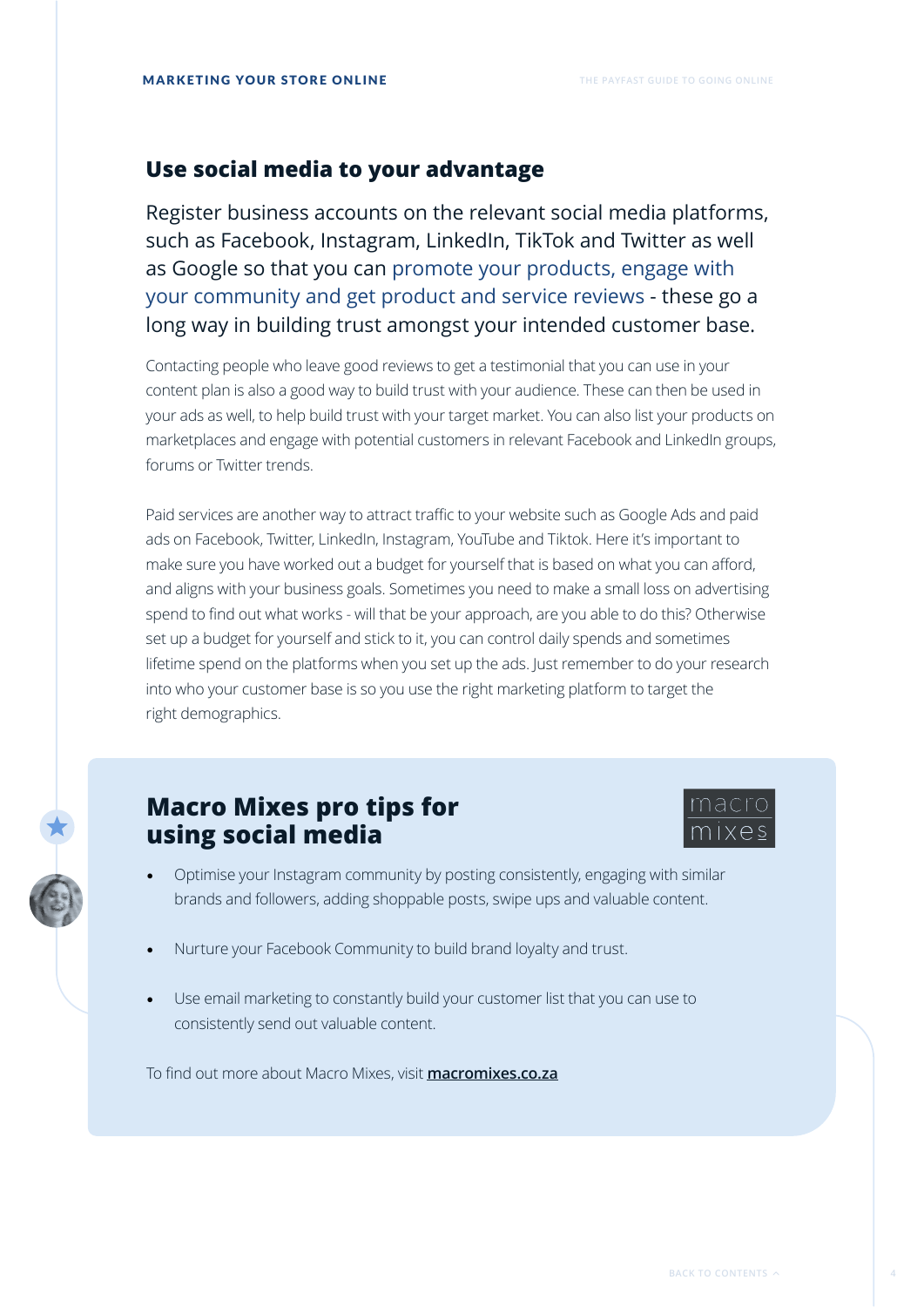#### <span id="page-4-0"></span>**Create and share the right content**

Do research on the social platforms you will be using, some of them have nuanced usage and all of them work with their own algorithms. It's important to have an understanding of what type of content works on your chosen platforms.

On social platforms video content or animated GIFs generally works the best followed by static imagery and then links or text. Try to plan your content and ads ahead of time so you know what you'll be doing and when. This will give you time to write the copy and prepare the videos or images.

It's important to continuously test different types of content to see what gets the most engagement. With trial, error, time and making sure you're measuring your results, like with Google Analytics, you'll find what works and what doesn't. It's worth remembering that in the digital marketing world, people's interests change frequently, so what may be working well one day won't be the next. Throughout it all, do your best to post consistently while being genuine and true to your brand demographics.

## **Remarketing pro tip: Compile a database**

It's extremely beneficial to put together a database of all of your loyal customers (and potential new ones who are willing to sign up to your mailing list) so that you can send out marketing emails to them promoting new products or specials. An easy way to do this is to add a newsletter sign up pop up on your website or to collect email addresses during social competitions.

**Add a newsletter sign up pop up on your website to collect email addresses**

Sign up to our newsletter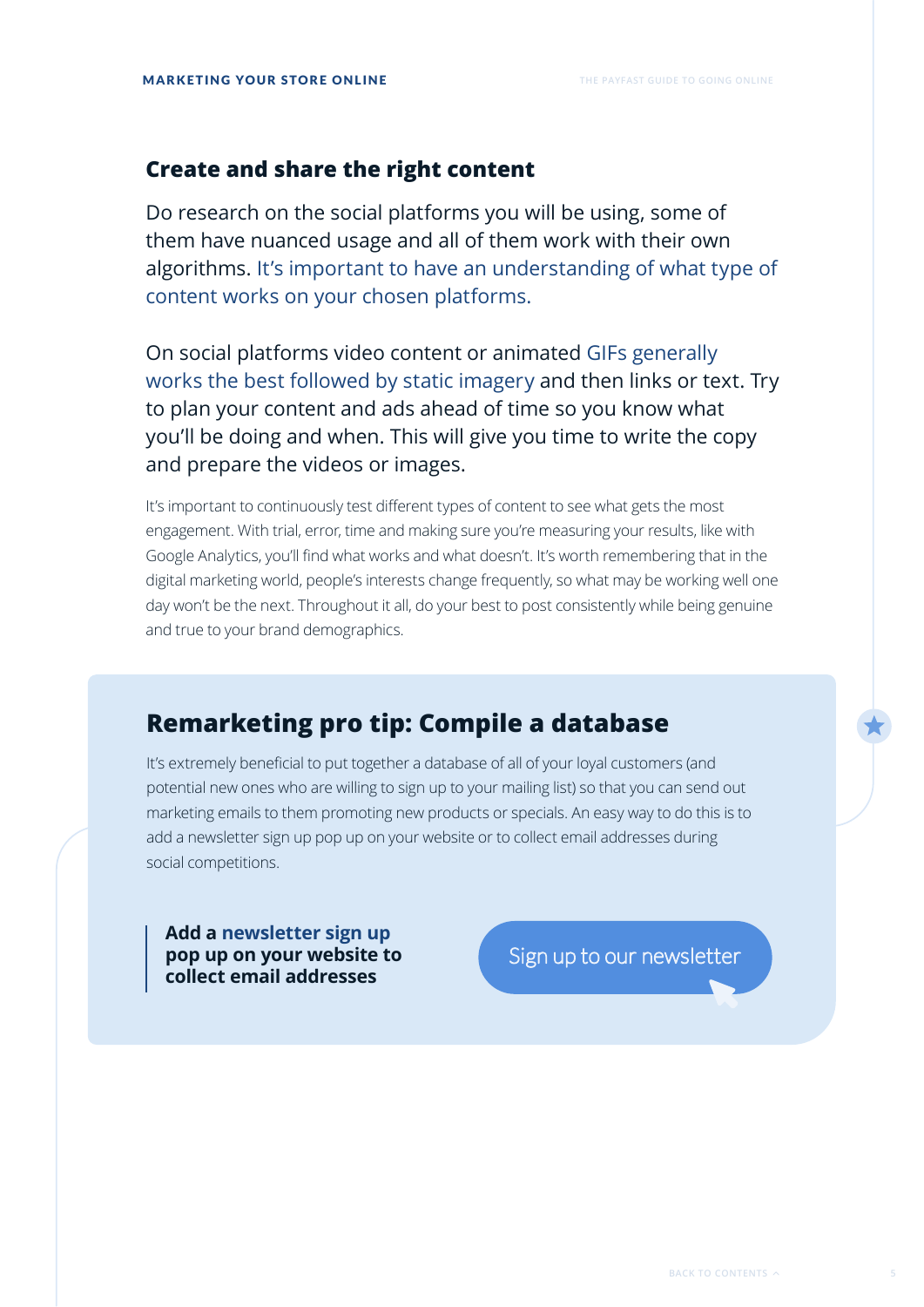## <span id="page-5-0"></span>**Keep SEO top of mind**

SEO is an important tool for promoting your website online, so it's important to do research on the core needs of SEO. The easiest way to start optimising your website is to build it in a user friendly way with intuitive navigation, easy to scan copy (think bullet points, headings and bolding important words) and clear product images and descriptions.

Upload content that is relevant and optimised with keywords that your target customer base would search for online - try to keep it to approximately 300 words for shorter form content, and around 1,800 words for longer form content. Having a blog is a great way to stay on top of trends and attract users to your site, as it's easy to include important keywords and phrases that will appear on search engines. You can also post your blog content on your social network pages to get it in front of people.

Remember that you'll need to stick out from your competition - it helps to do some competitor research to see what you're up against, but also to get some inspiration for ideas. Your imagery is a great way to help you stand out - try to make it count. There are free tools out there such as Canva which have templates you can use to build eye-catching imagery to go with your content, social posts and ads.

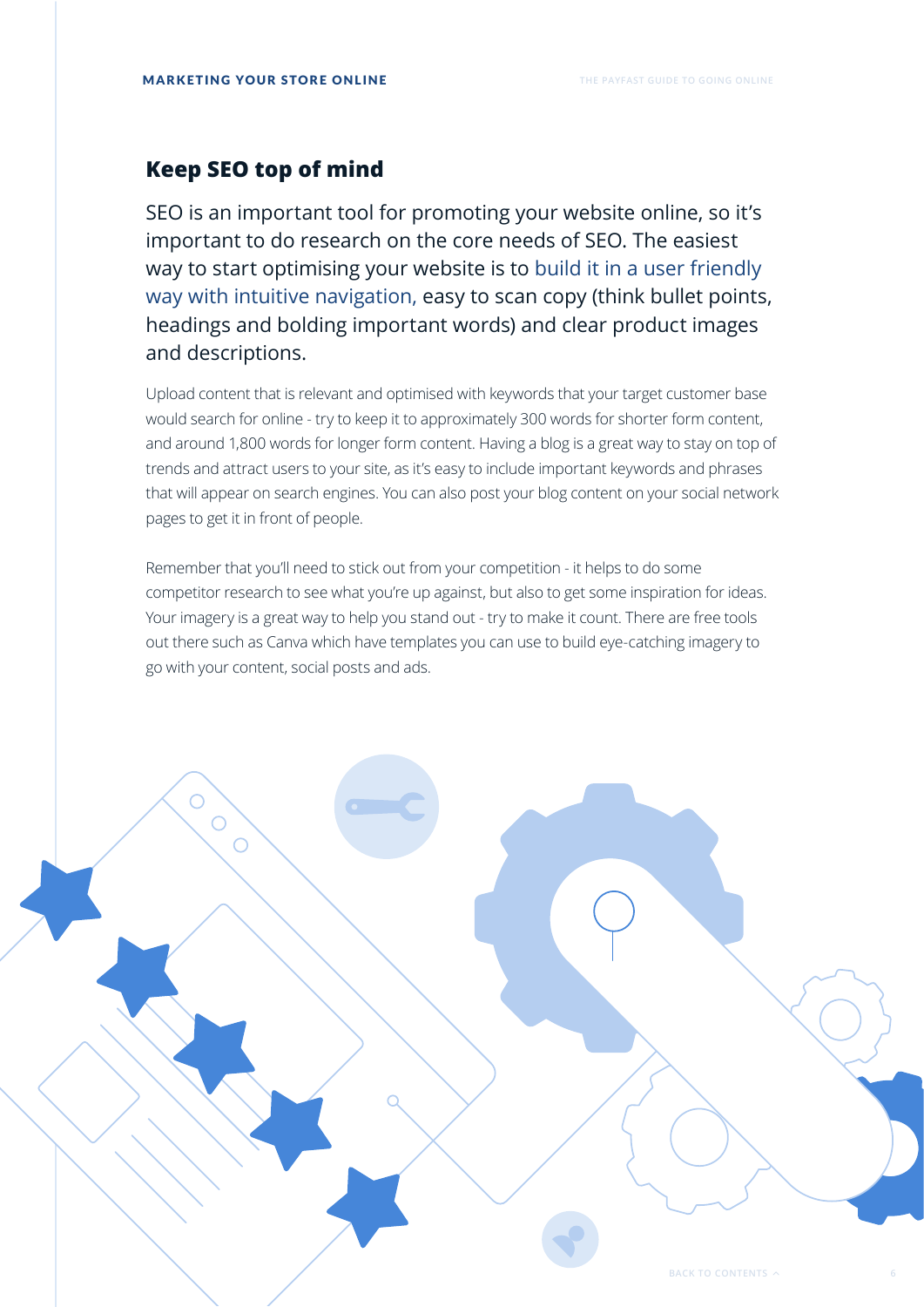## **Tooltip: 3 core elements of good SEO**



#### **1. Technical - what to include on your website**

- **•** Create keyword categories and create pages around them such as:
	- **•** Homepage
	- **•** Topic pages
	- **•** Sub-topic pages
	- **•** Blog posts that support your categories. This will fall under relevance below.
- **•** Site structure allows Google to index the site properly and offer important information on user behaviour. This relates to your categories and logical flow.
- **•** URL structure a person and search engine bot needs to know what is on the page just by referencing the URL
- **•** Schema markup code that is placed on your website to help the search engines return more informative results for users.



#### **2. Relevance (content)**

- **•** Do keyword research to understand what people are looking for and what competitors are ranking for.
- **•** Create quality content over quantity.
- **•** Update older content to makes sure it remains relevant, don't just post new content
- **•** Add relevant words to web pages, especially main pages, so the search engine picks them up to display when people search for certain keywords.
- **•** Create educational content, this type of content ranks high on search engines.
- **•** Understand user behaviour, as it's common practice for buyers to research and learn about what they want to buy by reading online articles.



#### **3. Authority**

- **•** Follow the EAT rule by demonstrating:
	- **•** Expertise
	- **•** Authoritative
	- **•** Trustworthiness
- **•** Links matter, specifically where they come from and where they point to.
- **•** Forum activity helps to build authority and trust, you can do this by answering relevant questions on social media platforms.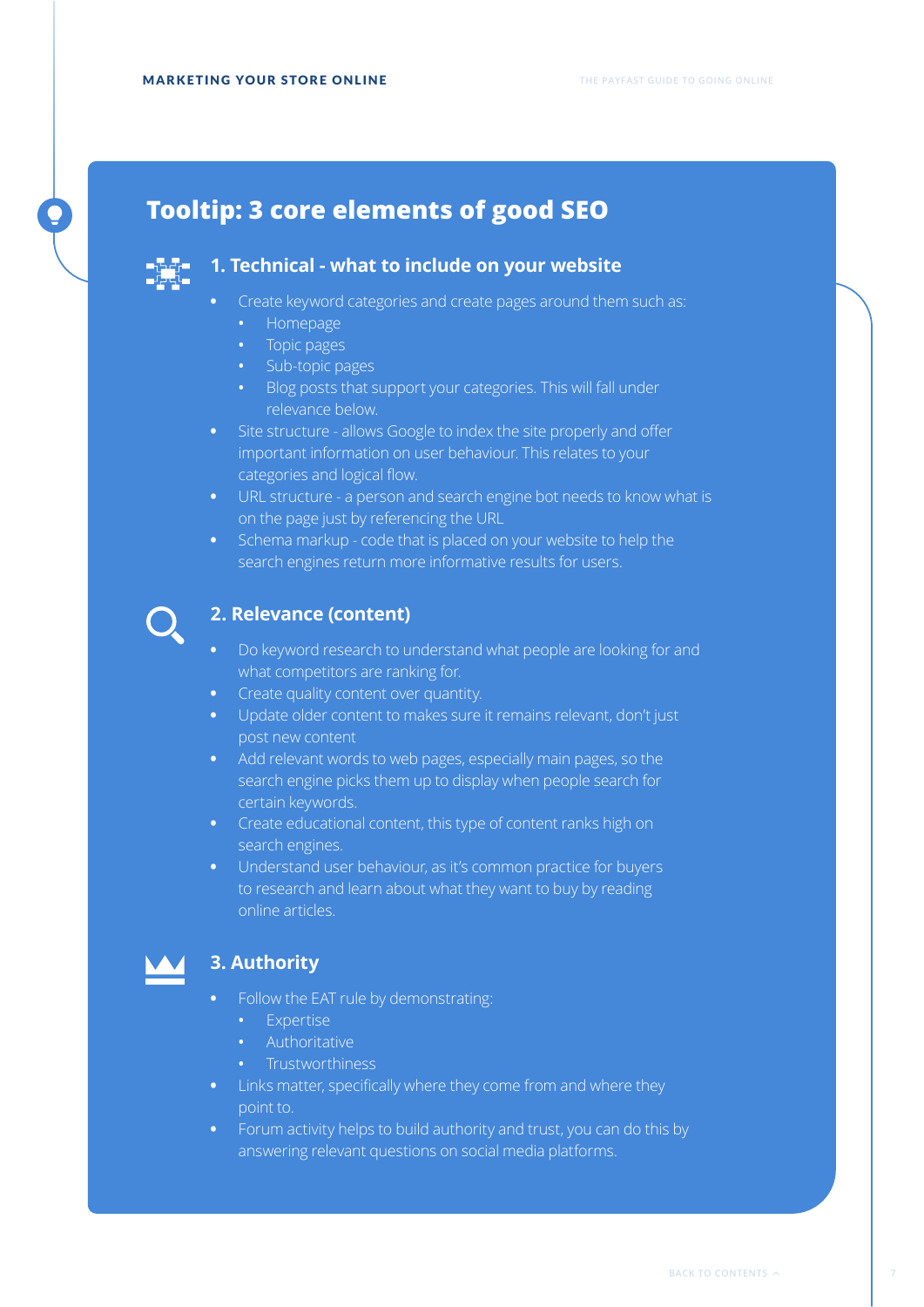## **Marketing tooltips**

There are a wide variety of free and affordable online marketing tools that you can use to up your marketing game. We've outlined some of our favourite online tools below, many of which have small, free courses available on how best to use them.

#### **Design tools**

- **• [GIMP](https://www.gimp.org/)** provides the tools needed for high quality image manipulation
- **• [Canva](https://www.canva.com/en_gb/)** offers drag-and-drop functionality and professional layouts to design images
- **• [Affinity](https://affinity.serif.com/en-us/)** great for creating concept art, print projects, logos, icons, UI designs, mock-ups and more

#### **Free stock image resources**

- **• [Unsplash](https://unsplash.com/)**
- **• [Pexels](https://www.pexels.com/)**
- **• [Death To Stock Photo](https://deathtothestockphoto.com/)**
- **• [Barn Images](https://barnimages.com/)**
- **• [Over](https://www.madewithover.com/)**
- **• [Freepik](https://www.freepik.com/home)**

#### **SEO and digital marketing tools**

- **• [Google Analytics](https://analytics.google.com/analytics/web/#/)** Google's popular web analytics service that lets you track, measure and report on website traffic
- **• [Semrush](https://www.semrush.com/)** a tool for SEO, content marketing, competitor research, keyword research, PPC and social media marketing
- **• [Ubersuggest](https://neilpatel.com/ubersuggest/)** a free SEO tool that generates new keyword ideas
- **• [Hotjar](https://www.hotjar.com/)** a popular heatmap and behaviour analytical tool that also offers session recordings and surveys
- **• [Inspectlet](https://www.inspectlet.com/)** a freemium tracking tool that offers click and scroll heatmaps similar to Hotjar

#### **Social media management platforms**

- **• [Hootsuite](https://www.hootsuite.com/)** enables content planning, analytics, social monitoring and management
- **• [Sprout Social](https://sproutsocial.com/)** generates reports, offers social analytics and schedules messages across different social profiles and platforms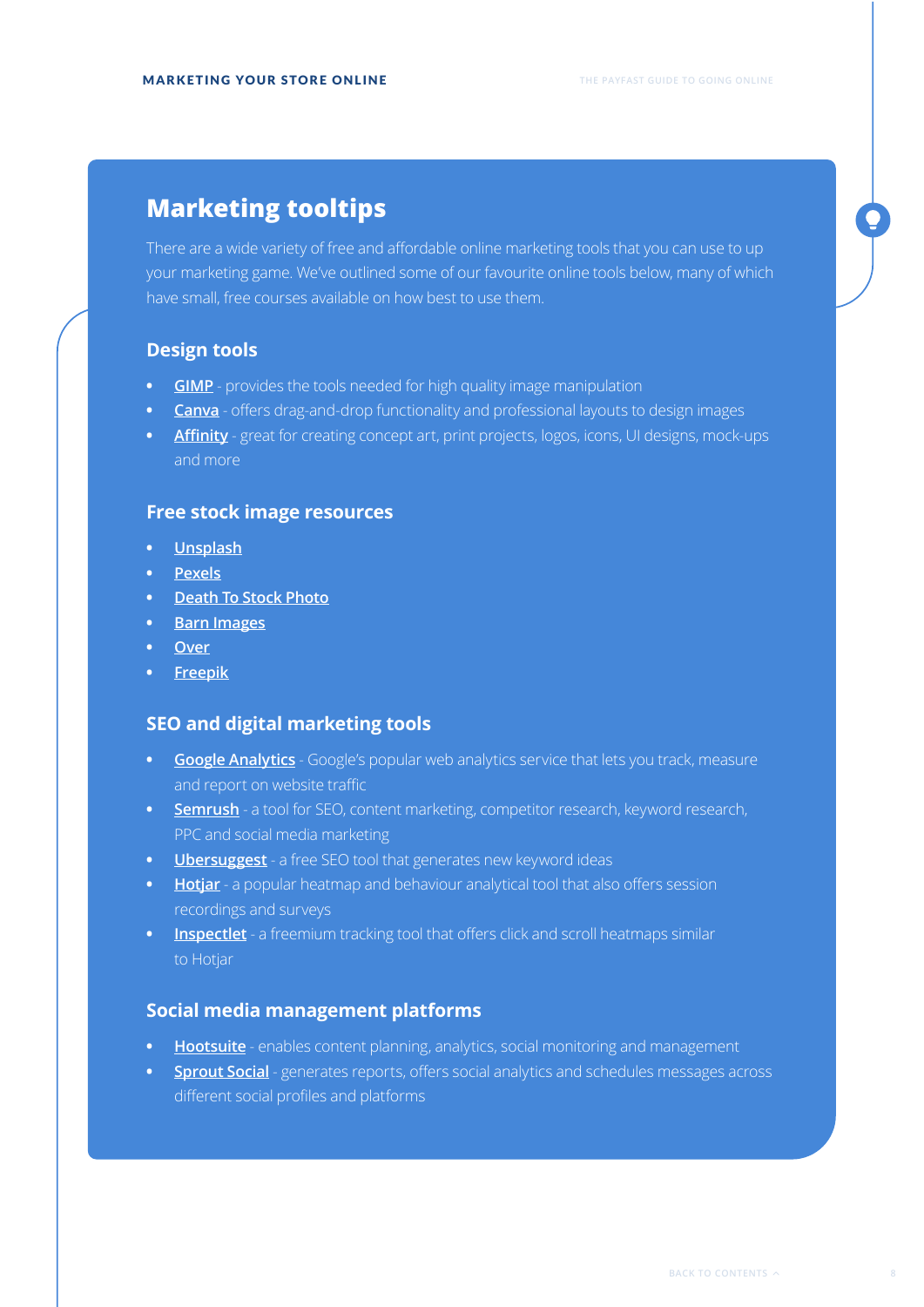## <span id="page-8-0"></span>**Marketing tooltips**

#### **Social media-specific tools**

- **[Facebook Audience Insights](https://www.facebook.com/business/insights/tools/audience-insights)** a tool to get to know your customers to better shape your Facebook ad campaigns
- **[LinkedIn Insight Tag](https://business.linkedin.com/marketing-solutions/insight-tag?trk=sem_lms_gaw&src=go-pa&veh=LMS_EMEA_Deprioritized_ROE_Search_Google-Brand_DR-PRS_Broad_Features-Alpha_All_English_Core_457065017719__linkedin%20insight_c__kwd-808912160153_9216596369&mcid=6612464045041733646&cname=LMS_EMEA_Deprioritized_ROE_Search_Google-Brand_DR-PRS_Broad_Features-Alpha_All_English_Core&camid=9216596369&asid=94475527678&targetid=kwd-808912160153&crid=457065017719&placement=&dev=c&ends=1&gclid=Cj0KCQiA-aGCBhCwARIsAHDl5x9-noyATOdc6-9NrcSD-5m9A2EkUwYY9pFQJBZXIY_IdFTlZEVpbR8aAhZYEALw_wcB&gclsrc=aw.ds)** a tool to optimise your LinkedIn campaigns, retarget your website visitor, and learn more about your audiences
- **• [Twitter analytics](https://analytics.twitter.com/about)** a tool to measure and boost your impact on Twitter
- **[Instagram analytics](https://help.instagram.com/788388387972460)** a tool to learn more about your account's followers and performance
- **• [Youtube analytics](https://www.youtube.com/)** a tool to measure the success of your YouTube marketing efforts

#### **Mailer tool**

 $\bigcirc$ 

 $\bigcap$ 

 $\bigcirc$ 

**• [Mailchimp](https://mailchimp.com/)** - a popular email marketing platform for creating, sending and tracking email campaigns that integrates with ecommerce platforms such as Shopify, Magento and Prestashop. Find out it Mailchimp **i[ntegrates with your platform here](https://mailchimp.com/integrations)**

Once everything is set up you will need to constantly monitor and tweak your images, copy and metadata to make sure your website has a good SEO ranking and good visitor traffic. It's good practice to check exit pages in Google Analytics to see the last page a user accessed before they left your website.